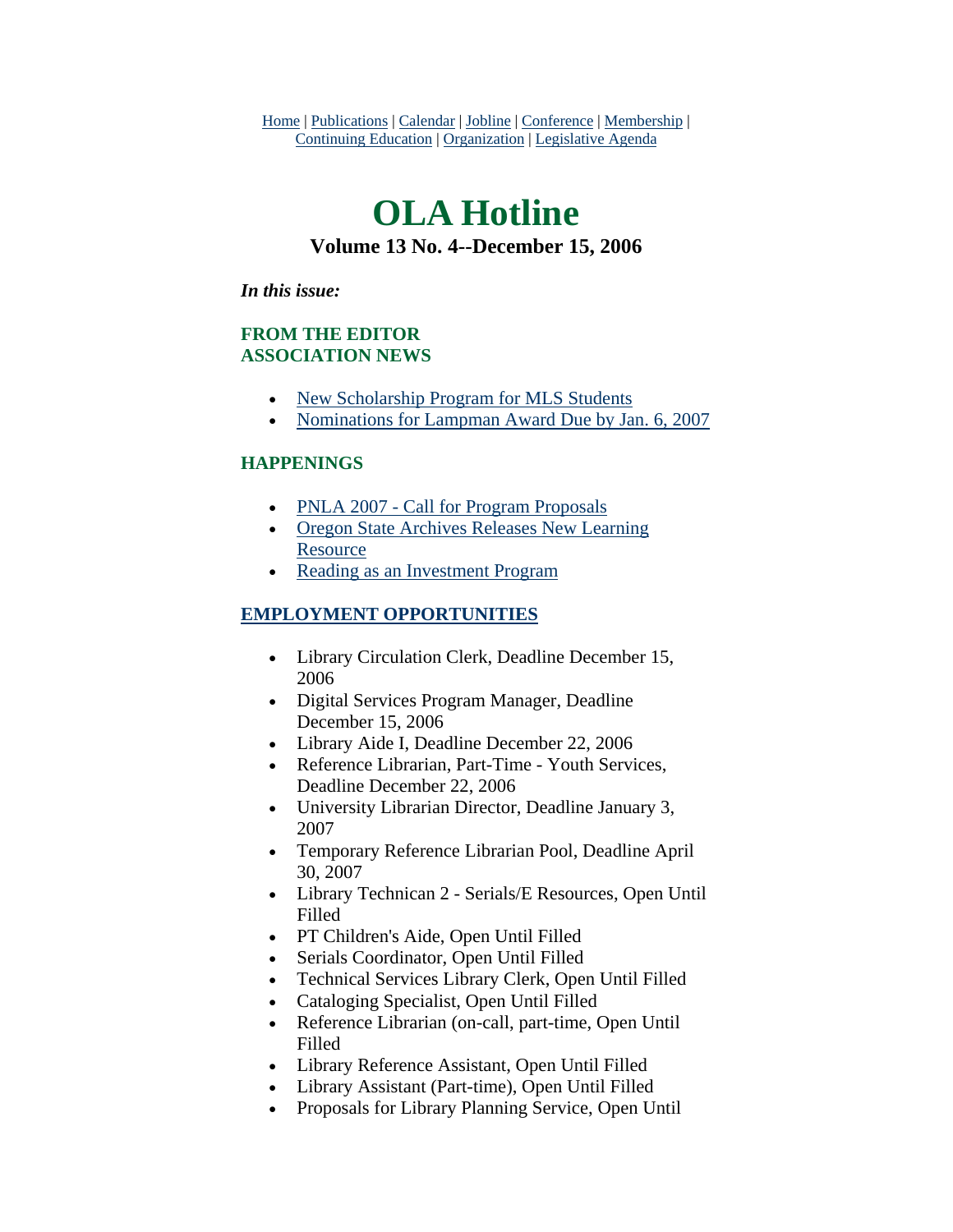Filled

<span id="page-1-0"></span>• Manager of Libraries and Audiovisual Services, Open Until Filled

**CALENDAR**

# **From the Editor**

Happy holidays to OLA members! The OLA Hotline will start its New Year with the January 15 issue. Your trusty editor is taking a vacation, so there will not be a January 1 issue. News for the January 15 issue can be emailed to [ola](mailto:ola-hotline@memberclicks.com)[hotline@memberclicks.com](mailto:ola-hotline@memberclicks.com).

# **Association News**

#### **New Scholarship Program for MLS Students**

OLA announces its new scholarship program for Oregon residents enrolled, or planning to enroll, full-time in a graduate course of study for the Masters in Library Science degree. In order to advance library services in Oregon, OLA has made implementing this scholarship a high priority. Beginning with summer term 2007, applications from eligible students will be accepted for over \$17,000 in scholarship awards. Recipients of this scholarship may reapply annually for continuing funding for up to three years of awards.

Funding for this first round of scholarships is provided by a Library Services and Technology Grant administered by the Oregon State Library and through the generosity of OLA members who have donated to the new scholarship fund. OLA members can continue to make donations to support this new initiative by using the MLS Scholarship Contribution Form available within your MemberClicks account.

The scholarship application process is open annually from December 1, 2006 through March 1, 2007. Before applying carefully read OLA's Scholarship Program guidelines and eligibility requirements. OLA's application process is managed by the Oregon Student Assistance Commission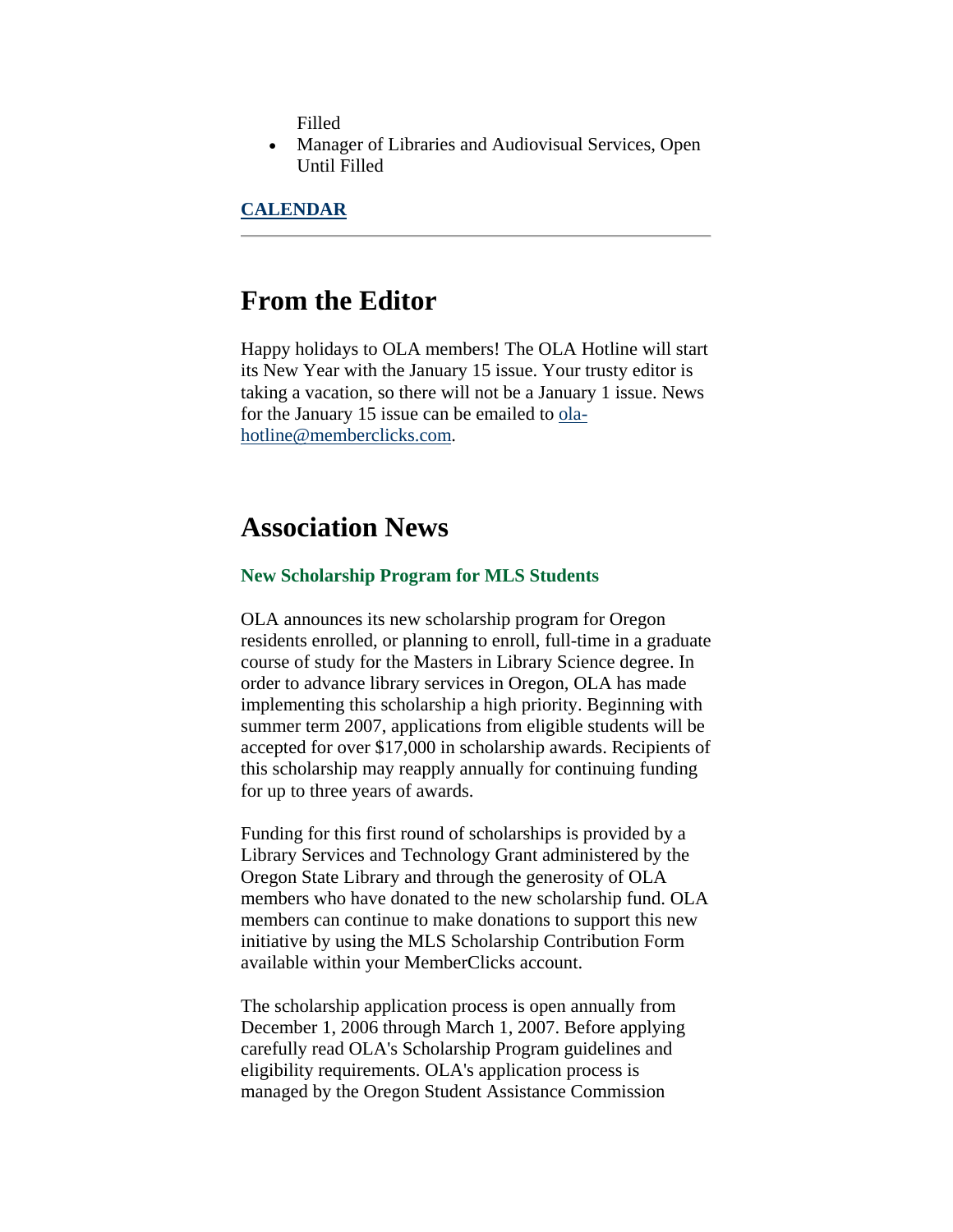<span id="page-2-0"></span>(OSAC). OSAC is the state agency that partners with private donors, foundations, and banks to administer more than 340 scholarship programs for Oregon students. The application and requirements are available as an [electronic eApplication](http://www.getcollegefunds.org/). At this website, you can read the descriptions of more than 340 scholarships administered by OSAC (select OSAC Scholarships on the left). OLA's scholarship application requirements are described by entering a search for Scholarship Code 471.

The scholarship application process is confidential, and there is no fee to apply. All OLA scholarship applications must be submitted to OSAC postmarked or hand-delivered no later than March 1, 2007. The OSAC office is located at 1500 Valley River Drive, Suite 100, Eugene, OR 97401. Applicants who submit their completed application by February 15, 2007 are entered into drawings for twenty-three, \$500 awards.

For questions about OLA's scholarship and OSAC scholarship programs call 800-452-8807, ext. 7395 or [email.](mailto:awardinfo@mercury.osac.state.or.us)

The Oregon Student Assistance Commission has also distributed 40,000 OSAC Scholarship Application Booklets to college financial aid offices and Oregon high schools. OLA's scholarship information is also available in print form, on pages 21-22, of the OSAC booklet.

#### **Nominations for Lampman Award Due by Jan. 6, 2007**

The 2007 OLA Children's Services Division Lampman Committee is sure that you know someone who is a deserving recipient of the next Evelyn Sibley Lampman Award. Please take a few minutes on his or her behalf to read the guidelines and consider submitting a nomination. You'll be glad that you took the time to bring recognition to a deserving individual.

The Lampman Award is presented by the Children's Services Division to honor a living Oregon author, librarian, or educator who has made a significant contribution to the children of Oregon. The Award will be presented on Friday morning, April 20, 2007 at the OLA conference in Corvallis. Former award winners include Ursula K. Le Guin, Walter Minkel, Cynthia Rylant and Steven Engelfried. For further information please contact [Ellen Fader](mailto:ellenf@multcolib.org) (503-988-5408) or visit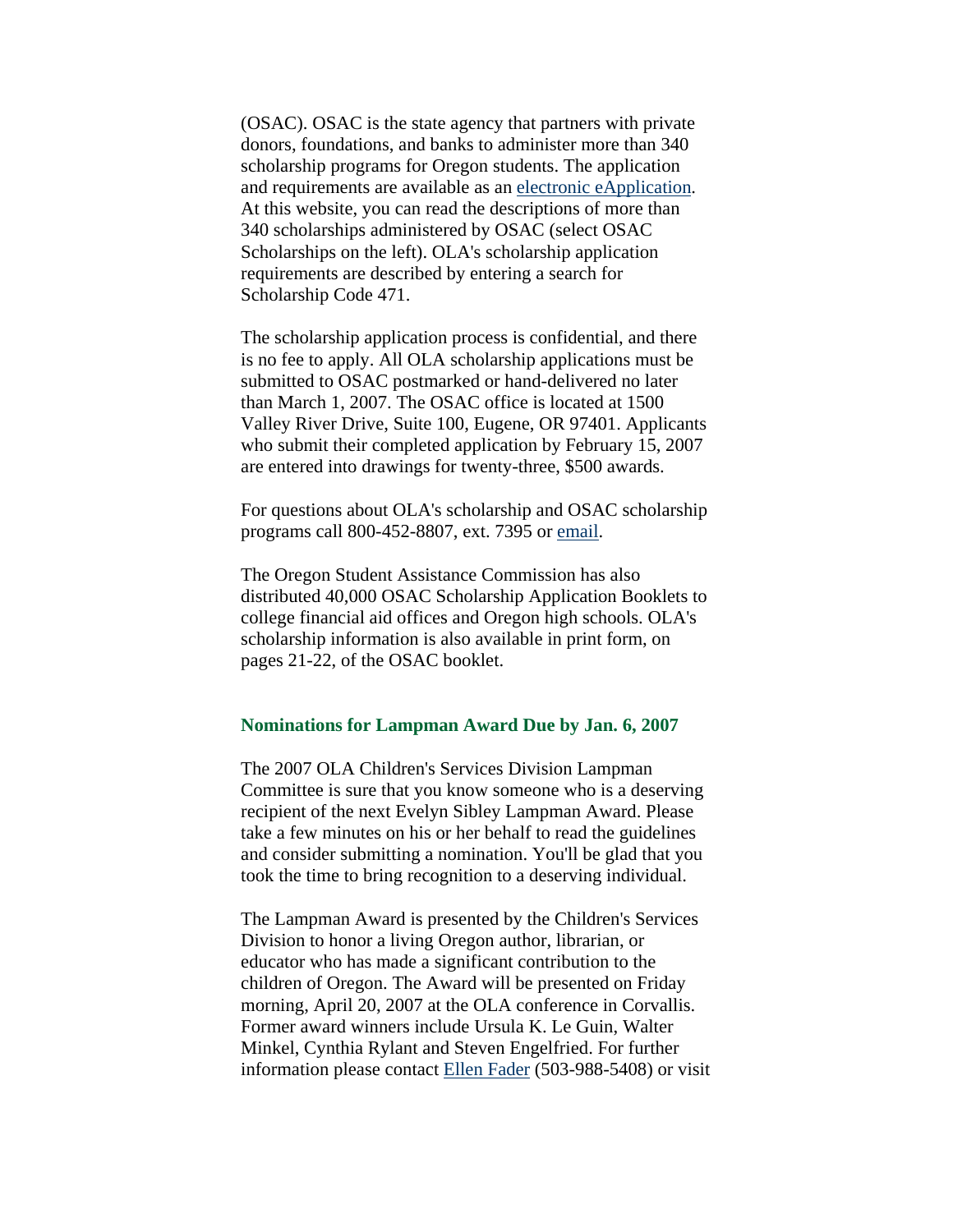<span id="page-3-0"></span>the [CSD website.](http://www.olaweb.org/csd/lampnom.html)

Submit your nomination to Ellen Fader by [email,](mailto:ellenf@multcolib.org) fax (503- 988-5441), or regular mail (Attn: Ellen Fader, Library Administration, 205 NE Russell, Portland, OR 97212).

The deadline for nominations is Saturday, Jan. 6, 2007.

# **Happenings**

#### **PNLA 2007 - Call for Program Proposals**

The Pacific Northwest Library Association (PNLA) is accepting program proposals for its 2007 Annual Conference to be held in Edmonton, Alberta. The conference will be held at the Delta Edmonton South Hotel and Conference Centre from August 8-11, 2007. The conference theme is "The Boom to the Echo: The Multigenerational Impact on Libraries." Proposals may also include pre-conference sessions. Proposals will be accepted until February 1, 2007 with final decision on sessions being announced in early March. Proposal forms can be found at the [conference website.](http://www.pnla.org/events/conference07/)

#### **Oregon State Archives Releases New Learning Resource**

On December 7, 2006, the 65th anniversary of the attack on Pearl Harbor, the Oregon State Archives released a Web exhibit entitled [Life on the Home Front: Oregon Responds to](http://arcweb.sos.state.or.us/exhibits/ww2)  [World War II](http://arcweb.sos.state.or.us/exhibits/ww2). The exhibit contains the equivalent of over 400 printed pages of narrative text, hundreds of images, and PDFs of thousands of pages of original documents that show the sacrifices made by Oregon citizens, such as rationing, blackouts, and scrap drives. It also covers home front problems, such as rumors, juvenile delinquency, and prostitution.

Questions can be directed to Gary Halvorson, Senior Archivist, by [email](mailto:gary.d.halvorson@state.or.us) or 503-378-5259.

#### **Reading as an Investment Program**

This holiday vacation is a perfect time for kids to participate in